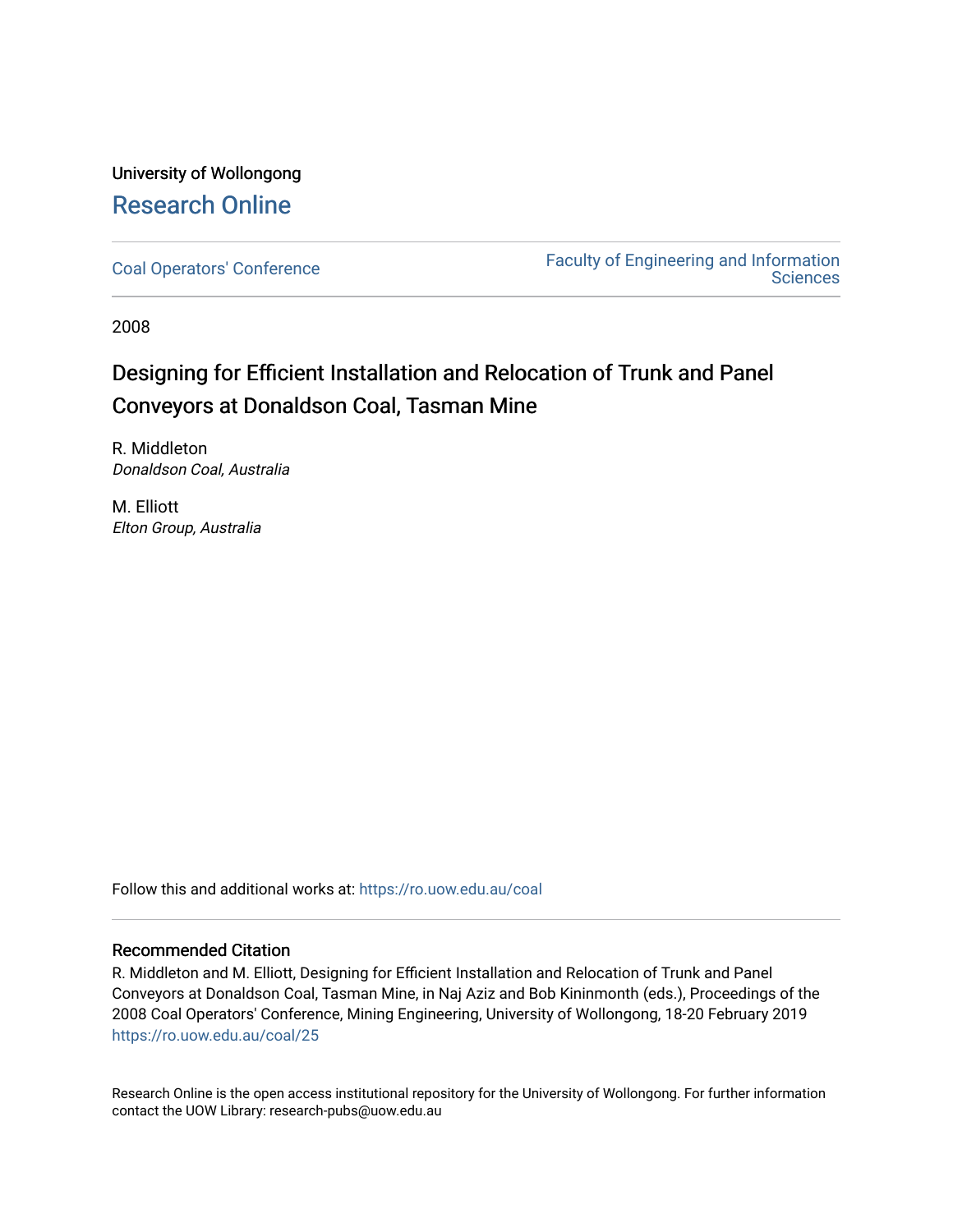# **DESIGNING FOR EFFICIENT INSTALLATION AND RELOCATION OF TRUNK AND PANEL CONVEYORS AT DONALDSON COAL, TASMAN MINE**

# $\mathsf{Ross}\ \mathsf{M}$ iddleton $^1$  and Mark Elliott $^2$

*Abstract:* Mining operations at Donaldson Coal's Tasman Mine were planned around maximizing the efficiencies in road way development and panel extraction within a mine to be established on traditional bord and pillar mining methods. Of particular relevance in early mine development, was that the installation of trunk conveyors stopped all coal production. Further, the mine plan required repeated relocation of production panel systems in relatively short cycles over the life of the mine.

A key element of the requirements identified by mine management was to minimize the non productive time that occurred during installation of trunk conveyors and the installation and relocation of panel conveyors. Aggressive targets were established for the time to be taken from hand over of a completed heading by the Mining team to Engineering team until hand back with an installed and operational conveyor. These targets, amongst others, necessitated a specific approach to the design of equipment with particular emphasis on simplicity of transport, minimized underground assembly and electrical termination, standardisation of parts and the ability to efficiently add to the installation following initial operation. A collaborative approach between mine engineering staff and the equipment supplier was established to share operational and design experience and develop practical design solutions to meet management's targets.

This paper presents the criteria that were established for design constraints and required operational outcomes, the review of existing methods and the ultimate designs deployed at the mine. Several innovations were incorporated in the final designs to achieve the desired outcomes and these are presented.

Whilst the design criteria were specific to the Tasman operation, the results of the process and equipment features have likely applications in other mine operations seeking to improve development efficiencies and minimize conveyor installation times.

# **INTRODUCTION**

Donaldson Coal's Tasman Mine is located in the Lower Hunter area off George Booth Drive, West of the F3 Freeway and much of the lease lies beneath the Mount Sugarloaf Reserve. Mine life is expected to be 12 – 15 years with a total reserve of around 10 Million tones.

The target seam is the Fassifern seam. Due to the geometry and relatively small size of the deposit along with surface considerations, longwall mining methods were not considered economical or practical. Therefore the mine has been planned around bord and pillar mining methods with possible future production being supplemented by augering techniques.

Based on the bord and pillar mining method the mining layout comprises "main trunk" roadways developed throughout the lease and herringbone layout "panel" areas that side load onto the trunk system from numerous of areas. Roadways are nominally 3000 mm high x 5000 mm wide.

Economic production of this relatively small deposit at relatively low tonnages relies on cost effective infrastructure and efficient mining techniques. Further, the evolving mine design, based on issues of geology and production requirements meant that maximum flexibility was required in the configuration and re-use of the conveyor hardware.

Part of that planned efficiency has been identified in the safe transport, installation and commissioning times for the "trunk" conveyors and the similar recovery, relocation and installation of the "panel" conveyor units. The key parameter was the turn around time between access to a completed roadway and the hand over of an operating conveyor. Whilst rapid installation and commissioning was required on all conveyors, Trunk conveyors were expected to remain in position for life of mine where-as Panel conveyors would be recovered and relocated numerous times in the mine plan.

 $\overline{a}$ *<sup>1</sup> Donaldson Coal*

*<sup>2</sup> Ellton Group*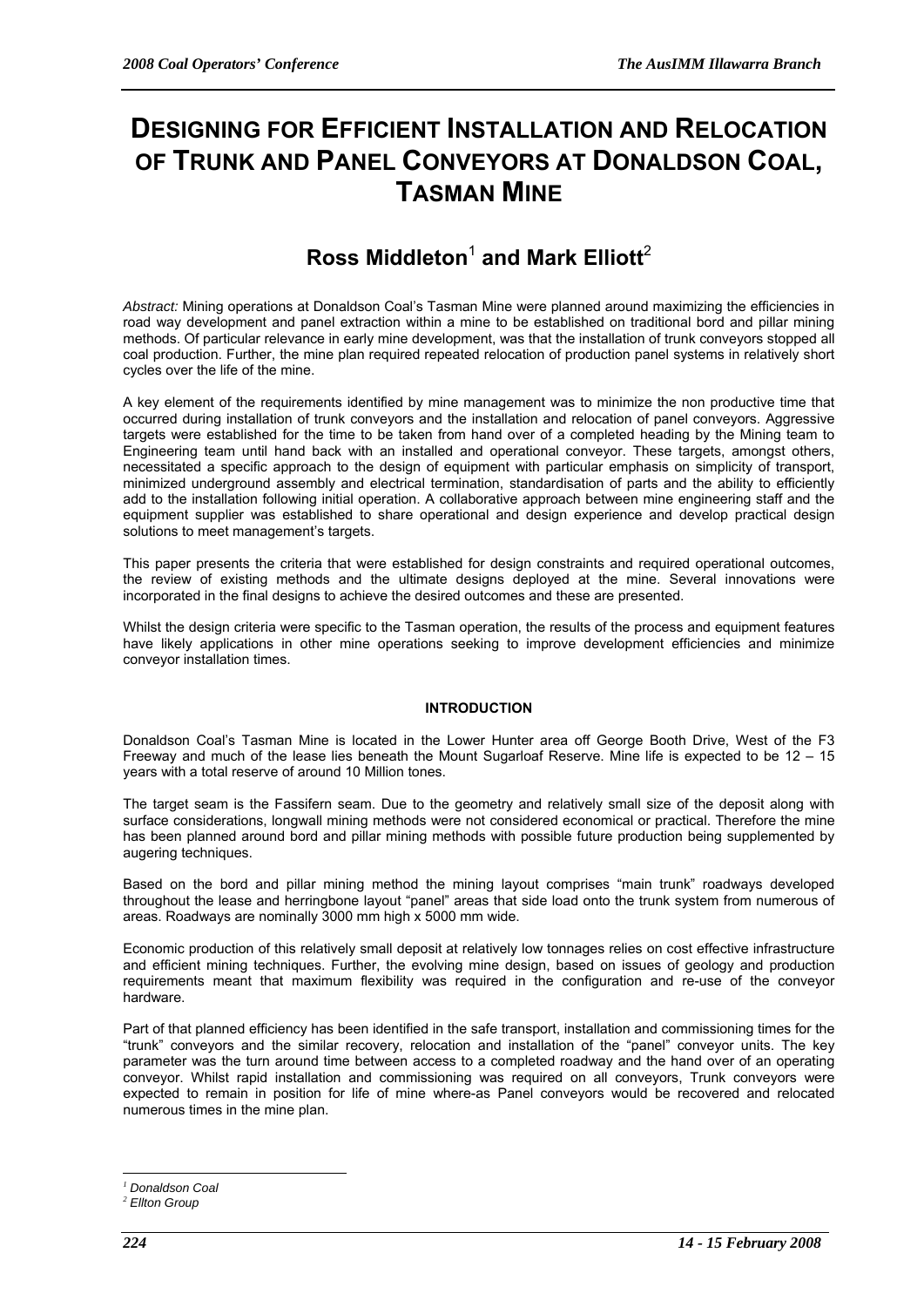This and other operating criteria for the equipment required a rethink on the traditional designs and existing equipment used in similar mine development applications.

# **DESIGN CRITERIA**

The operational criteria for the conveyors was developed over a period of time by mine management and mine engineering staff along with input from the OEM supplier.

The anticipated mine layout, production levels and mining methods required conveyors using 1200 mm wide belt and either 75 KW or 150 kW installed power.

Belt speeds were assessed and predetermined at no more than 2.7 m/s. This conservative belt speed was adopted to minimize anticipated issues with low height transfers, general wear and tear on idlers and belt as well as providing reasonable scope to increase speed if needed due to unexpected or unspecified requirements in the mine.

The power and belt selections were supported by an assessment of likely life-of-mine requirements for trunk and panel conveyors in terms of lengths and lifts across the resource. Trunk systems would require up to 150 kW installed and panel systems only 75 kW to meet the expected conveyor geometries.

These ratings are typical of many "temporary development" systems used throughout the industry and are not in themselves significant other than to establish the base case for design. Of importance however is the realization that most of the equipment traditionally applied to such modest ratings was developed and used in the 1960's or 70's and would have typically involved the traditional style drives sold at the time by companies such as Huwood or Fox Manufacturing coupled with a separate loop take up and perhaps an integrated jib.

More recently, wheel mounted designs with loop take ups and drives have been developed with similar ratings and improved portability however they were considered unsuitable for the specific duty at Tasman. Tasman staff determined that design specific or "fit for purpose" equipment would be required to meet their application.

For example, whilst the Trunk conveyors would be left in position for the life of mine, they would be installed and extended in sequences and cycle times typical of development headings in other mines. Therefore the equipment design had to meet this dual functionality.

Beyond the normal criteria of design compliance, safety and operating parameters, the operational and other criteria established by the mine and relevant to this paper included:

- 48 hours Target time for installation, powering up and commissioning of a Trunk conveyor.
- 48 hours Target time for recovery, re-installation and commissioning of a Panel conveyor
- Typical set up for a new installation to be the starter, mechanical terminal set, structure, boot end and belting for a 100 metre initial length at hand over to the mining team.
- Panel conveyors to be able to load at any point on a Trunk conveyor.
- Trunk conveyors to be transom mounted trough idler design, optionally roof hung or floor mounted, panel conveyors to be suspended trough, floor mounted design but to have maximum commonality of components.
- Trunk structure design to provide simple "bolt free" construction to suit the development sequence.
- Minimised types of pulleys in the system.
- Maximum interchangeability and commonality of mechanical hardware in all conveyors.
- To suit future anticipated roadway limits the Panel conveyors had to be installed and able to transfer to a Trunk conveyor in no more than 2200 mm head height.

These criteria in combination required a "ground up" approach to the design of the conveyors and associated power and control systems.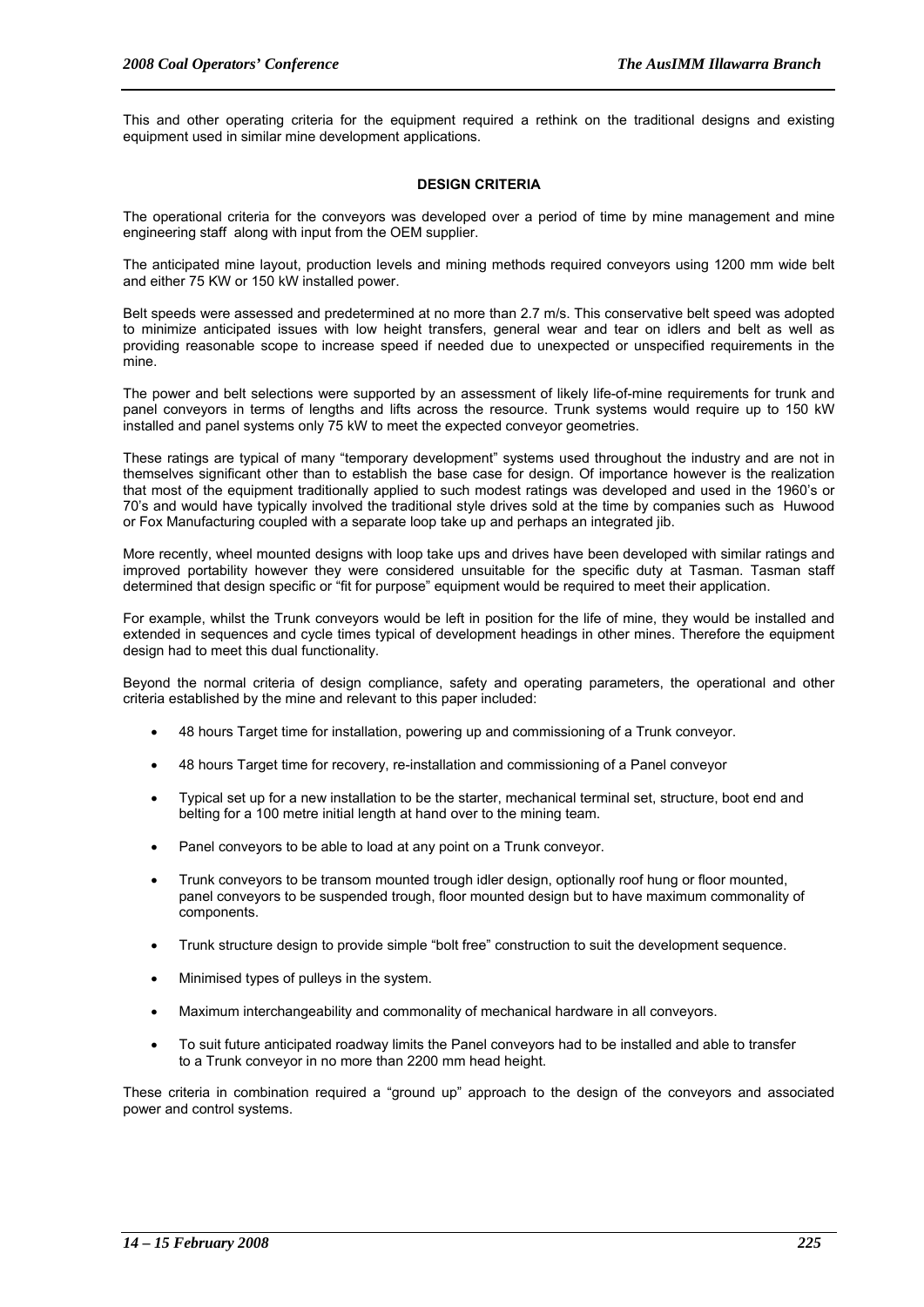#### **DESIGN ASSESSMENT**

#### **Installation Time**

In order to address the key criteria of limited installation or "hand over" construction times a review was undertaken of each element in a typical conveyor installation program to consider potential gains in the critical path.

The review necessarily involved OEM staff from the Mine Services division along with OEM design staff and mine operating personnel. The review identified major areas of concern or potential for improvement in traditional equipment designs or methods that could have a favourable impact on construction critical path.

The review identified the following:

- **Preassembly** 
	- o Piecemeal transport and assembly increases the "underground" time for installation therefore as much as possible should be pre-fitted before transport.
	- $\circ$  It is common for discharge assemblies to be installed separately and in particular chute work to be erected separately so an integrated, preassembled design has significant opportunity to reduce times.
	- o Small parts add disproportionate times to installation. All incidental parts such as transition idlers, belt cleaners, brackets, electrical mountings should be pre-fitted.
- **Electrical** 
	- o Electrical fit up and testing can be a significant portion of the critical path.
	- o Cabling and termination of electrical parts can not be easily accelerated underground due to limited access.
- Minimised Scope for Critical Period
	- o In order to get away, the initial installation required only limited take up storage capacity. The design, if possible, should allow for the loop and winch to be installed in minimum length initially and extended at a later date without major interruption.

# **Panel Transfer**

A similar review was undertaken on the requirement to be able to establish a transfer from panel conveyor to any section of the trunk conveyors and be able to relocate it efficiently with the panel move. The primary issue was the ability to construct an impact station at any (unknown) location on the trunk system. Traditional designs would not suit the objectives.

The issues identified in that review included:

- Minimised Scope
	- Breaking the belt or conveyor structure to affect the install is not attractive as it inevitably adds to the construction or recovery time.
- **Portability** 
	- $\circ$  Accessibility to all points and both sides of the trunk system may be problematic so components should be ideally suited to allow safe man handling.
- **Space** 
	- o The specified clearance envelope for the panel transfer meant that the design must use minimum clearances

#### **DESIGN RESULTS**

The review process and subsequent detailed engineering phase led to several innovations in design for the various elements of the equipment. A summary of those features are: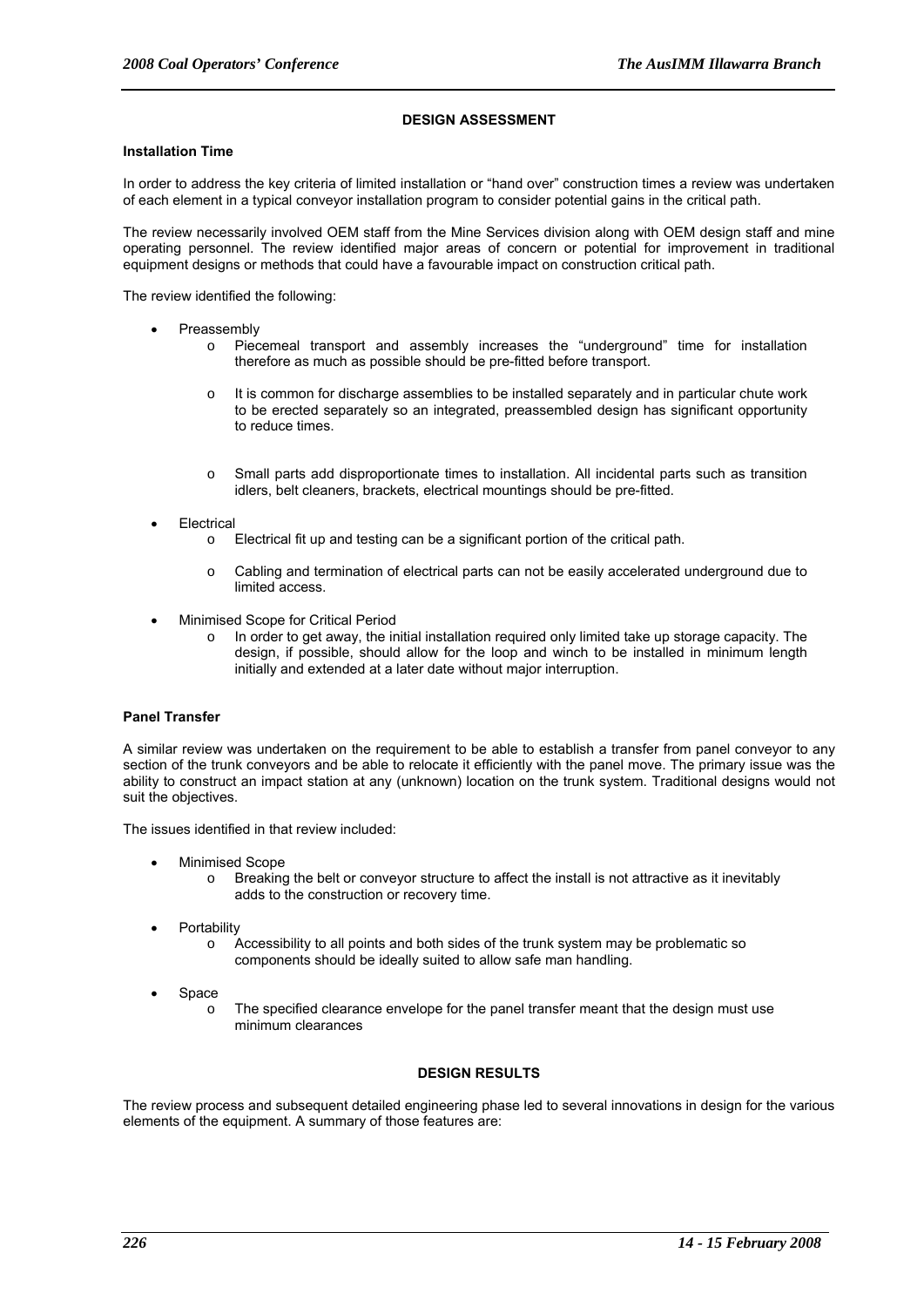#### **Pre-assembly**

The entire drive (Figure 1), jib module for the Trunk system is preassembled prior to underground installation. The chute work and belt cleaner sets are also pre-fitted. The jib assembly has a pinned and hinged design that allows the completed unit to fold into a low height, collapsed position for transport.



#### **Figure 1 - The drive assembly incorporates fork tyne pockets in the base frame so that the unit can be easily carried into position underground before the unit is deployed.**

#### **Electrical**

All electrical field devices are pre-fitted, cabled up and terminated to a common junction box. Prior to delivery or installation underground the entire assembly is wired and tested then broken down for transport. Wiring up underground requires only for the signal cable to be run and terminated to the J box.

### **Minimised Scope**

If space or time limits require, the Trunk conveyor loop take up can be installed with a reduced number of modules. The winch is mounted at the inbye end of the assembly but on a carriage that can be detached and travel along the modules. Once further storage modules are required, they can be fitted to the inbye end of the loop and the winch slid back to the new inbye end. This feature allows the loop to be extended at any time without breaking the belt or re-roping the winch.

#### **Panel System**

The Panel conveyor system uses completely interchangeable mechanical and electrical components to the trunk system including drive module, pulleys, winch parts etc (Figure 2). The head pulley of the Panel is one of the loop pulleys of the Trunk system, where-as the head pulley on the Trunk is interchangeable with the larger drive pulley. There are only two pulleys designs used in entire system :

- 1. High tension bend / drive pulley (Live shaft)
- 2. Low tension bend / loop / tail / panel head pulley (dead shaft)

For compactness and portability the shaft mounted drive assembly of the trunk system including standard base plate, coupling and motor is mounted inboard in the Panel drive. A low speed chain drive is used to couple the gearbox to the drive pulley.

The Drive module incorporates a sliding, retractable jib frame and hinged impact plate / chute. The jib geometry is designed specifically to meet the very low head height specified in the design criteria.

The entire assembly is divided into separate, self contained modules that spigot together during installation.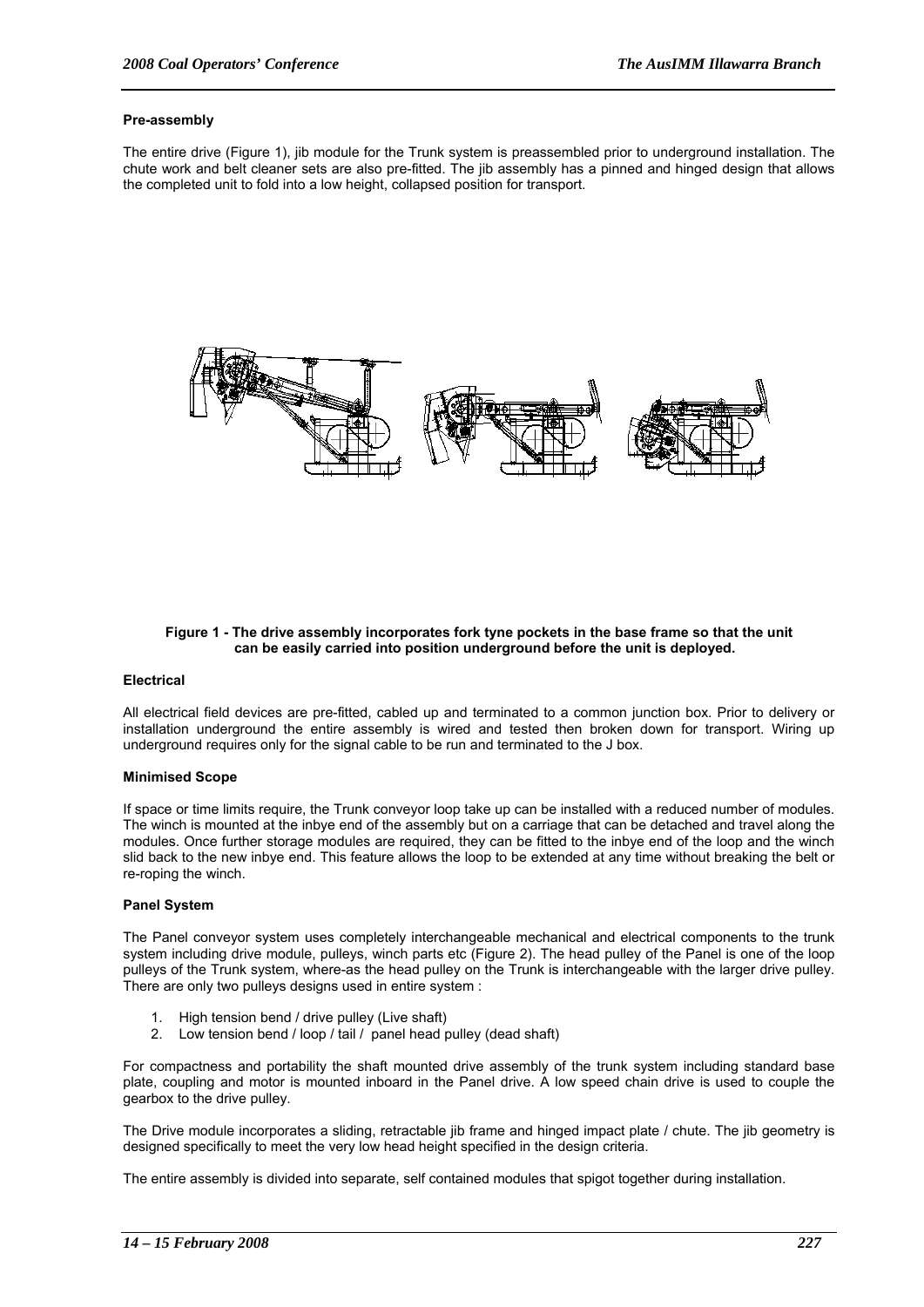Each section is mounted on wheels with integrated tow eyes at the inbye end of each section. Typically a panel installation will comprise a drive / discharge module and two loop modules. The winch incorporates the relocate able feature of the Trunk system so the loop can be extended at any time.



**Figure 2 - The conveyor drive panel assembly** 

# **Panel Load Station**

The load station developed so that a panel conveyor can load to any point on the trunk system is based on adding elements to the standard floor mounted conveyor structure to provide sufficient strength, the required impact idler spacing and the skirt and guarding requirements. The parts are all generally less than 25 kg each so can be managed by hand.

# **RESULTS IN THE FIELD**

The results in practice have justified the effort put into specifying the stringent criteria and undertaking the reviews.

Installation times have bettered the targets and operating performance has been excellent.

To date three Trunk systems have been installed and two Panel systems.

Key achievements to date include:

- The most recent Trunk 3 was installed and running in a total of three shifts including boot end and 120 metres of structure
- The most recent Panel 2 was installed and running in two shifts including boot, structure and belt.
- Idler life has exceeded expectations with zero bearing failures in the rollers since start of operations in September 2006. This result considered partly due to the modest belt speeds that were specified along with good seal design and accurate roller manufacturing tolerances.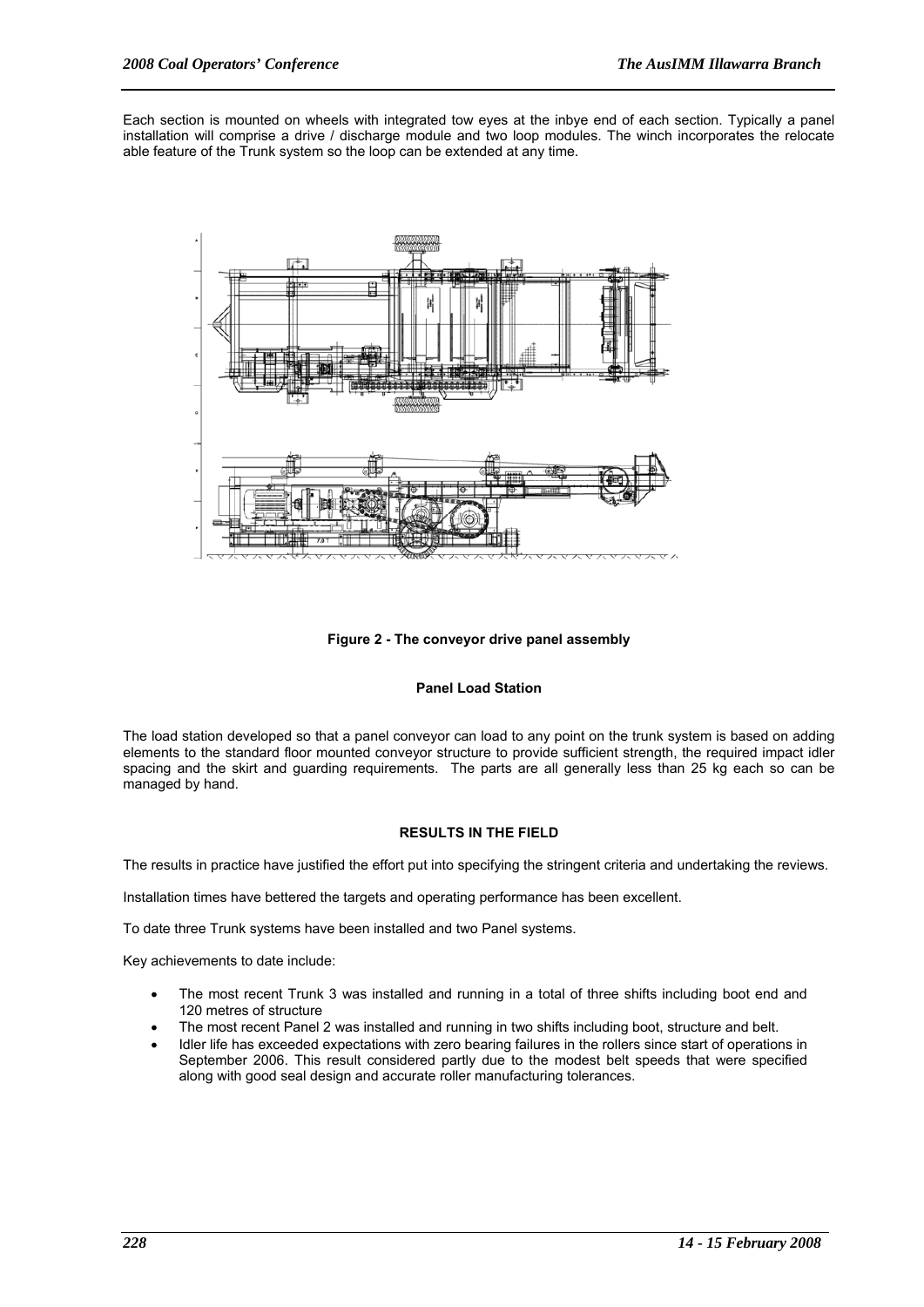

**Figure 3 - Conveyor loadstation system** 

Field experience has lead to some refinements in original designs:

- A "spoon " half has been introduced in the trunk to trunk transfers to improve material delivery and control
- The impact half of the trunk transfer chute has been modified to incorporate additional curvature and improve flow.
- Ground clearance on the Panel conveyor assembly has been improved after the experience with Panel 1.